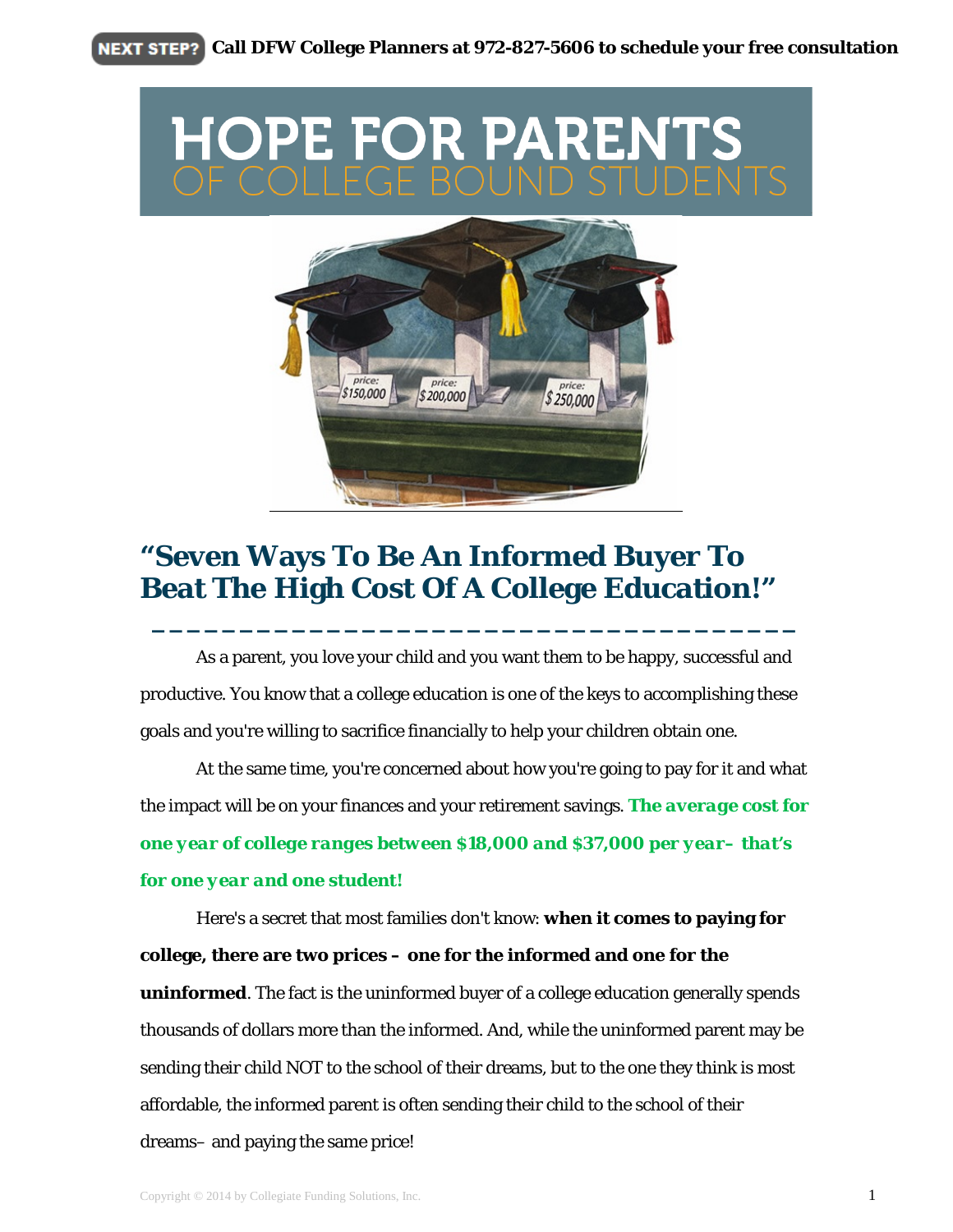Helping you become an informed buyer of a college education - and saving thousands of dollars in the process - is our mission. College planning is not just saving for college; it's also saving on the cost of college and that is what we are going to help you do.

*It's all about knowing the ins and outs of a very complex topic and how to apply the secrets of college planning and funding to your circumstances so that you don't pay one dollar more for college than absolutely necessary.*

## **Here's the good news…**

**\_\_\_\_\_\_\_\_\_\_\_\_\_\_\_\_\_\_\_\_\_\_\_\_\_\_\_\_\_\_\_\_\_\_\_\_\_\_**

**\_\_\_\_\_\_\_\_\_\_\_\_\_\_\_\_\_\_\_\_\_\_\_\_\_\_\_\_\_\_\_\_\_\_\_\_\_\_**

*DFW College Planners* can help you become an informed "buyer" of a college education by helping you make better, smarter and more informed college planning and funding decisions.

With our assistance families discover they can reduce their out-of-pocket college costs - oftentimes enabling them to send their student to the college of choice, not the one they think is the most affordable and improve their retirement savings outlook in the process.

## *We can do the same for YOU!*

We'd like to make you a generous offer: **A one hour free consultation.**  During your *FREE hour*, we'll share with you some of the "ins and outs" of this very complex topic and how to apply the secrets of college planning and funding to your circumstances so that you don't pay one dollar more for college than absolutely necessary.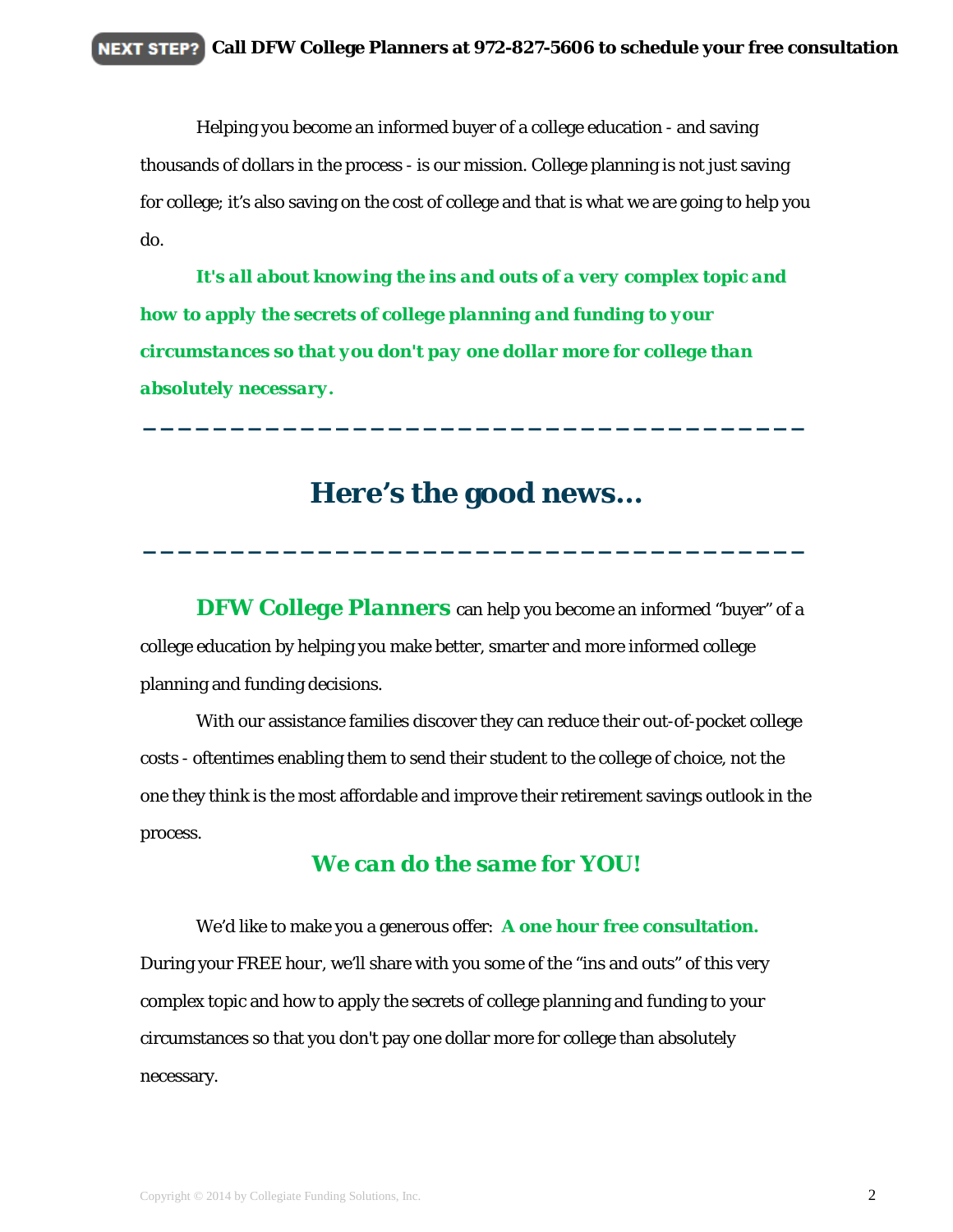We'll show you how, with our help, you can apply the following *"Seven Ways To Be An Informed Buyer To Beat The High Cost Of A College Education"* to help you pay for college without going broke in the process.

#### *Secret # 1*

## **Many Middle Income And Upper-Middle Income Parents Pay Much Less Than The Advertised Cost For Their Children's College Education**

**\_\_\_\_\_\_\_\_\_\_\_\_\_\_\_\_\_\_\_\_\_\_\_\_\_\_\_\_\_\_\_\_\_\_\_\_\_\_**

**\_\_\_\_\_\_\_\_\_\_\_\_\_\_\_\_\_\_\_\_\_\_\_\_\_\_\_\_\_\_\_\_\_\_\_\_\_\_**

In many cases, these parents are eligible for some forms of financial aid since the formulas also take into consideration so many other variables (the cost of the school, the age of the parents, the number of children in college, etc. – **not just your income level**. Do not assume you won't be eligible.

*We have shown many middle and upper-middle income families, making in excess of \$150,000/year, strategies to dramatically reduce the cost of their children's college education. Just like two people sitting next to each other on an airplane can pay two very different prices, so can two students sitting next to each other in the classroom at the same school.*

#### *Secret # 2*

## **High School Guidance Counselors And "Financial Aid Nights" Aren't Enough**

**\_\_\_\_\_\_\_\_\_\_\_\_\_\_\_\_\_\_\_\_\_\_\_\_\_\_\_\_\_\_\_\_\_\_\_\_\_\_**

**\_\_\_\_\_\_\_\_\_\_\_\_\_\_\_\_\_\_\_\_\_\_\_\_\_\_\_\_\_\_\_\_\_\_\_\_\_\_**

Many parents believe that all of their concerns will be addressed by the high school guidance counselor and the annual "Financial Aid Night." This is rarely true.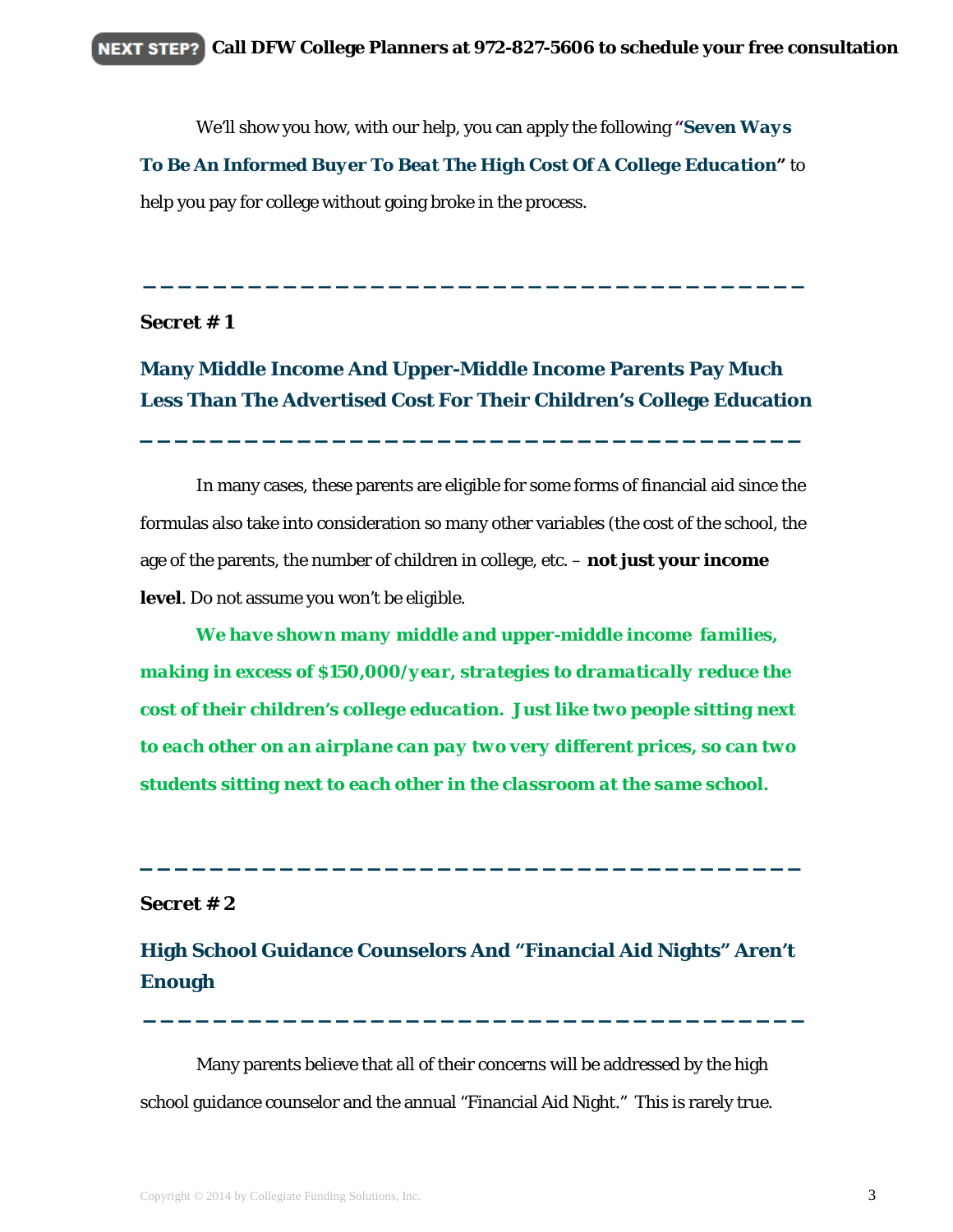The fact is that guidance counselors are completely overloaded. During the academic year, they spend, on average, only 35 minutes with a college-bound student. Beyond that, they don't have the expertise to advise families on the complexities of college planning and funding strategies to help them become informed buyers of a college education and reduce their out-of-pocket college costs.

As for Financial Aid Nights, they are primarily focused on how to fill out the forms. They don't address practical strategies that can increase your financial aid eligibility or help you identify schools that are a good fit for your student AND will give you a good financial aid package. And they won't be there to help you negotiate the best possible financial aid package.

**\_\_\_\_\_\_\_\_\_\_\_\_\_\_\_\_\_\_\_\_\_\_\_\_\_\_\_\_\_\_\_\_\_\_\_\_\_\_**

*We will!*

#### *Secret # 3*

#### **A Private College May Cost You Less Than A Public University**

Regardless of what school your child applies to, you will have to pay your "Family Contribution," which is the minimum amount of money you will be expected to pay before you can qualify for any need-based financial aid at the school.

**\_\_\_\_\_\_\_\_\_\_\_\_\_\_\_\_\_\_\_\_\_\_\_\_\_\_\_\_\_\_\_\_\_\_\_\_\_\_**

Let's say your child applies to two schools, a private college costing \$35,000 per year and a state university costing \$20,000 per year. Let's also assume your "Family Contribution" is determined to be \$15,000.

Because the private college is much better endowed than the state university and has more money to give out, they offer you financial aid that will cover all expenses above  $$15,000 - so$  all you end up paying for a  $$35,000$  a year school is  $$15,000$ . Unfortunately, the state school does not have a lot of money to give out, and all they can give you is \$2,000 in aid – so you end up paying \$15,000 plus the \$3,000 they left you short, for a total of \$18,000!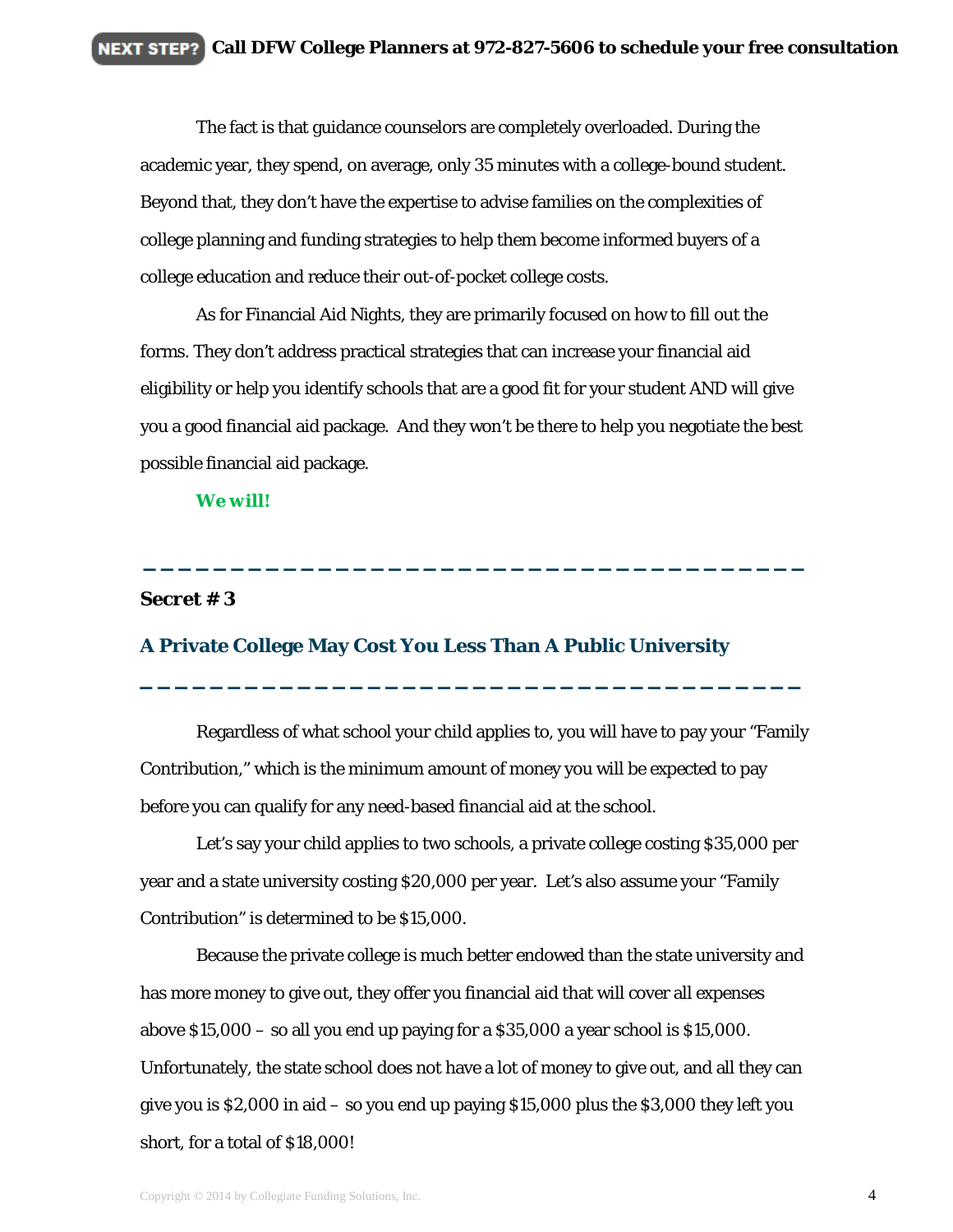So, it actually ends up being *cheaper* to send your child to the private school! This is NOT as uncommon as you might think and *we've helped many families attend private colleges for out-of-pocket costs comparable to the in-state public university*. By the way, it's far more likely for your student to graduate in four years from a private college than a public university. More time in college means more college costs!

**\_\_\_\_\_\_\_\_\_\_\_\_\_\_\_\_\_\_\_\_\_\_\_\_\_\_\_\_\_\_\_\_\_\_\_\_\_\_**

#### *Secret # 4*

## **How To Pick Colleges That Will Give You The Best Financial Aid Packages**

Some schools are well endowed and have the ability to award significant amounts of money to students. Other schools have very little money to give away.

**\_\_\_\_\_\_\_\_\_\_\_\_\_\_\_\_\_\_\_\_\_\_\_\_\_\_\_\_\_\_\_\_\_\_\_\_\_\_**

It's vitally important for you to know this information about the schools you are considering - *before you ever apply to the school.* Knowing in advance which schools give the best financial aid packages can put you in a position to obtain the needed resources by applying to the right schools.

You want to apply your valuable time, money and effort applying to and visiting schools you can afford. *We'll make sure you do!*

**\_\_\_\_\_\_\_\_\_\_\_\_\_\_\_\_\_\_\_\_\_\_\_\_\_\_\_\_\_\_\_\_\_\_\_\_\_\_**

#### *Secret # 5*

## **You Must Submit the Complicated Financial Aid Forms Accurately And On-Time – Or The Results Can Be Calamitous**

**\_\_\_\_\_\_\_\_\_\_\_\_\_\_\_\_\_\_\_\_\_\_\_\_\_\_\_\_\_\_\_\_\_\_\_\_\_\_**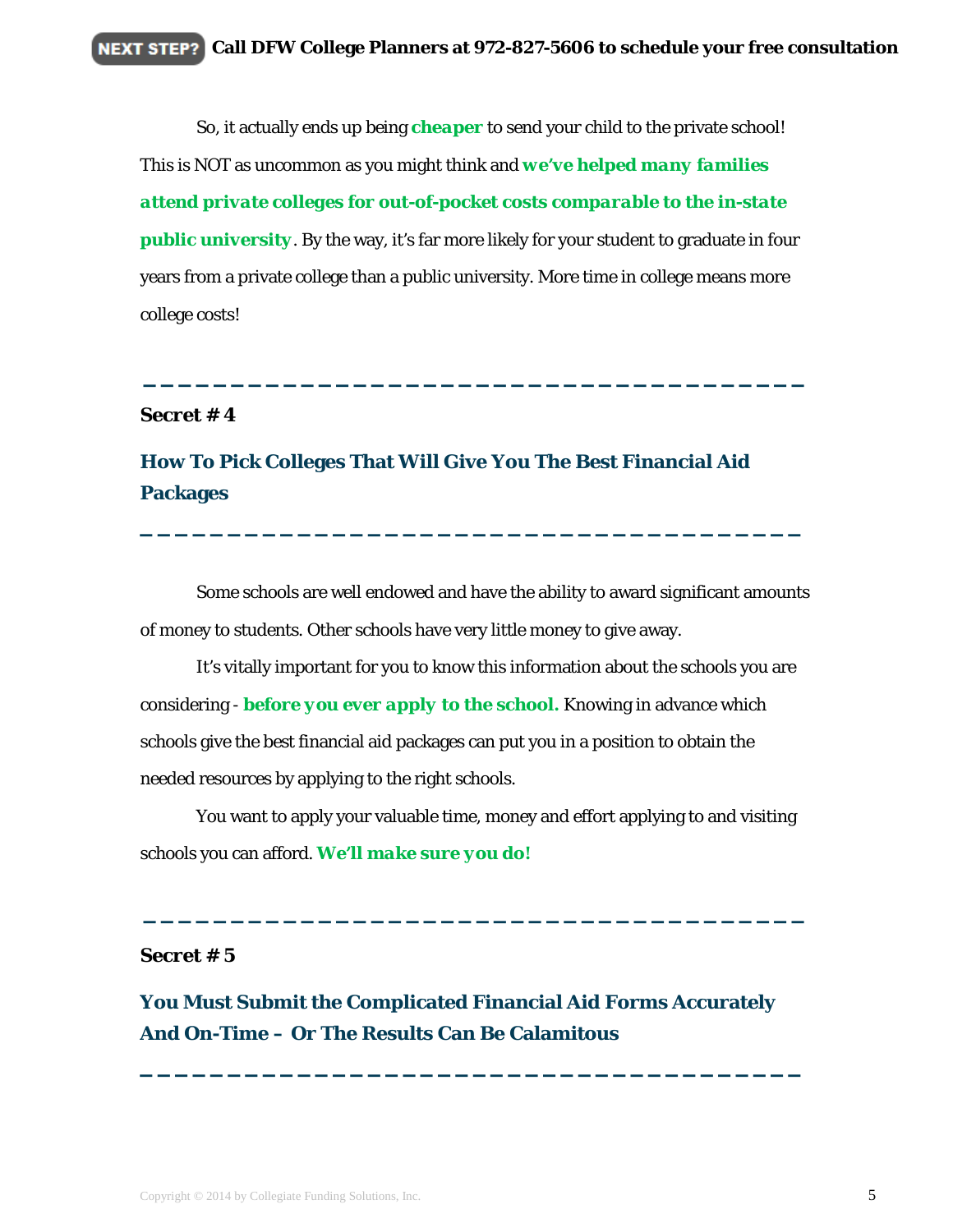According to the Department of Education, *a large percentage of all financial aid forms are submitted with errors and inconsistencies.* Simple mistakes can actually cause your forms to be rejected. If this happens, you'll have to resubmit your forms for reprocessing which means you go to the back of the line.

Although financial aid is not necessarily awarded on a first-come, first-served basis, it is imperative that you get your forms in accurately and on time. If you don't submit them correctly the first time, you are at risk of losing thousands of dollars that may have been available to you otherwise.

*We'll help ensure you are at the front of the line!*

#### *Secret # 6*

#### **High Income Families Can Reduce Their Out-Of-Pocket College Costs**

**\_\_\_\_\_\_\_\_\_\_\_\_\_\_\_\_\_\_\_\_\_\_\_\_\_\_\_\_\_\_\_\_\_\_\_\_\_\_**

**\_\_\_\_\_\_\_\_\_\_\_\_\_\_\_\_\_\_\_\_\_\_\_\_\_\_\_\_\_\_\_\_\_\_\_\_\_\_**

If you are a high-income earner, every dollar you save on college costs is comparable to a \$2 scholarship or \$2 more that you didn't have to earn (if your total tax rate is close to 50%).

The worst thing a high-income earner can do is pay for college with after-tax income! This can double the real cost of college for you! So a \$45,000/year private college bill equates to \$90,000 of income you had to earn. If you are willing to "pay that cost" for college – surely you are willing to invest one hour to learn some ways to avoid doing that!

Although there may be no need-based financial aid opportunities available to the upper-income family, there are a wide variety of little-known college planning and funding strategies that can yield great benefits. Planning for business owners, income planning strategies, asset planning strategies, gifting strategies, tax planning strategies, school based scholarship strategies, strategies for grandparents and funding strategies are just some of the areas that can yield great benefits.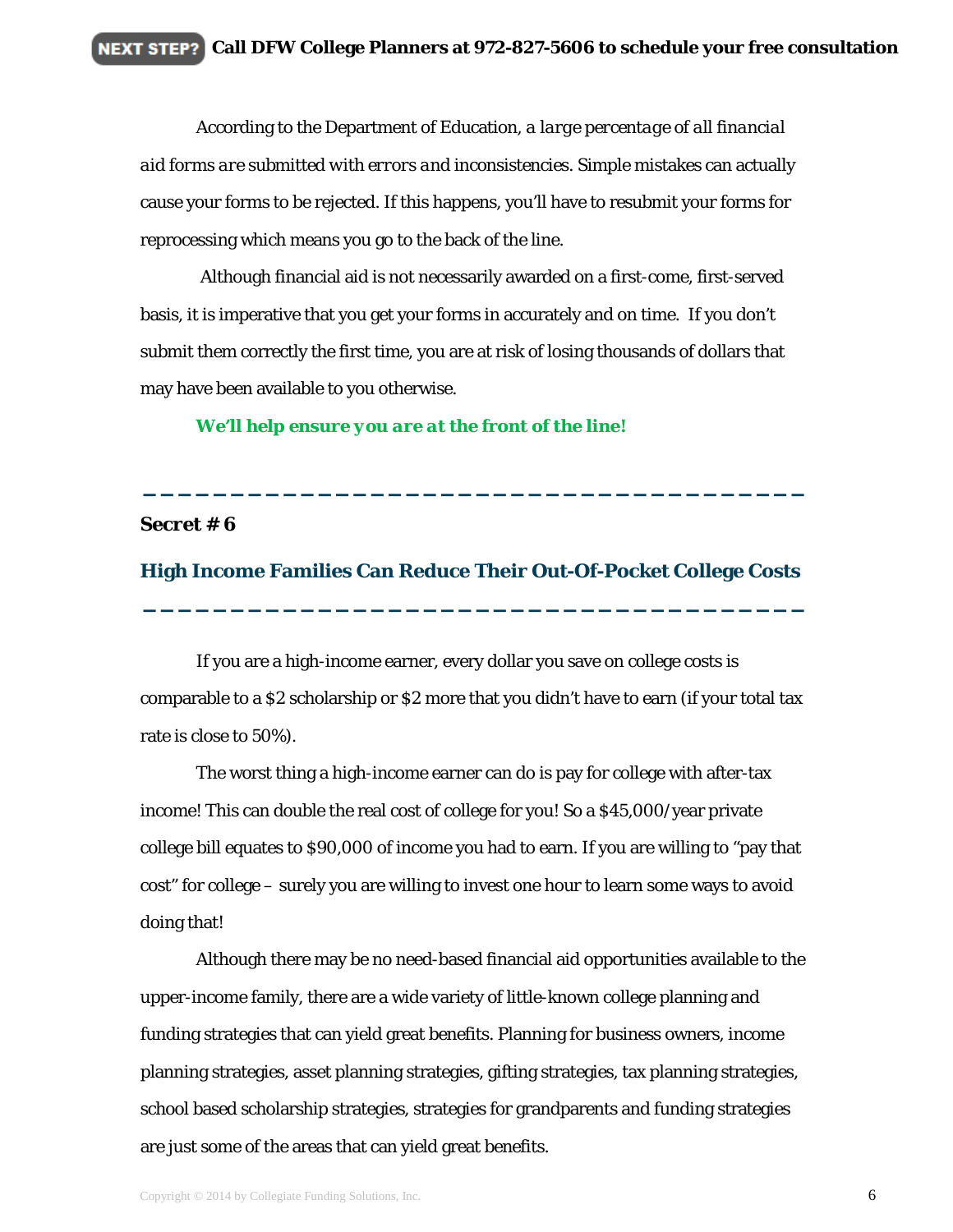*The effect of implementing these types of strategies is often more predictable than planning for financial aid and can yield comparable savings on the real cost of college.*

**\_\_\_\_\_\_\_\_\_\_\_\_\_\_\_\_\_\_\_\_\_\_\_\_\_\_\_\_\_\_\_\_\_\_\_\_\_\_**

#### *Secret # 7*

## **You Do Not Have To Stop Or Drastically Reduce Your Retirement Savings Contributions In Order To Pay For College**

Most parents don't think they will be able to fund their retirement savings and put their children through college at the same time. The fact is, in many cases, it is possible not only to maintain your retirement contributions during the college years, but also to actually increase them!

**\_\_\_\_\_\_\_\_\_\_\_\_\_\_\_\_\_\_\_\_\_\_\_\_\_\_\_\_\_\_\_\_\_\_\_\_\_\_**

The way to maintain monthly retirement contributions or even increase them is by linking college planning with retirement planning. Knowing and employing the right college planning and funding strategies for your particular situation is crucial to helping you maintain or even increase retirement contributions during the college years. *It is not unusual for families – with our help – to be able to redirect some or all of the college funding resources (income and assets) back to their retirement savings!*

## **ACT NOW!**

*Not knowing and employing the secrets of college planning and funding could literally cost you thousands of dollars on your college bill and ruin your retirement savings.*

*Don't let this happen to you!* Regardless of your particular situation, we can help you achieve a better outcome than you would without our help. *Isn't it worth investing one hour of time to find out?*